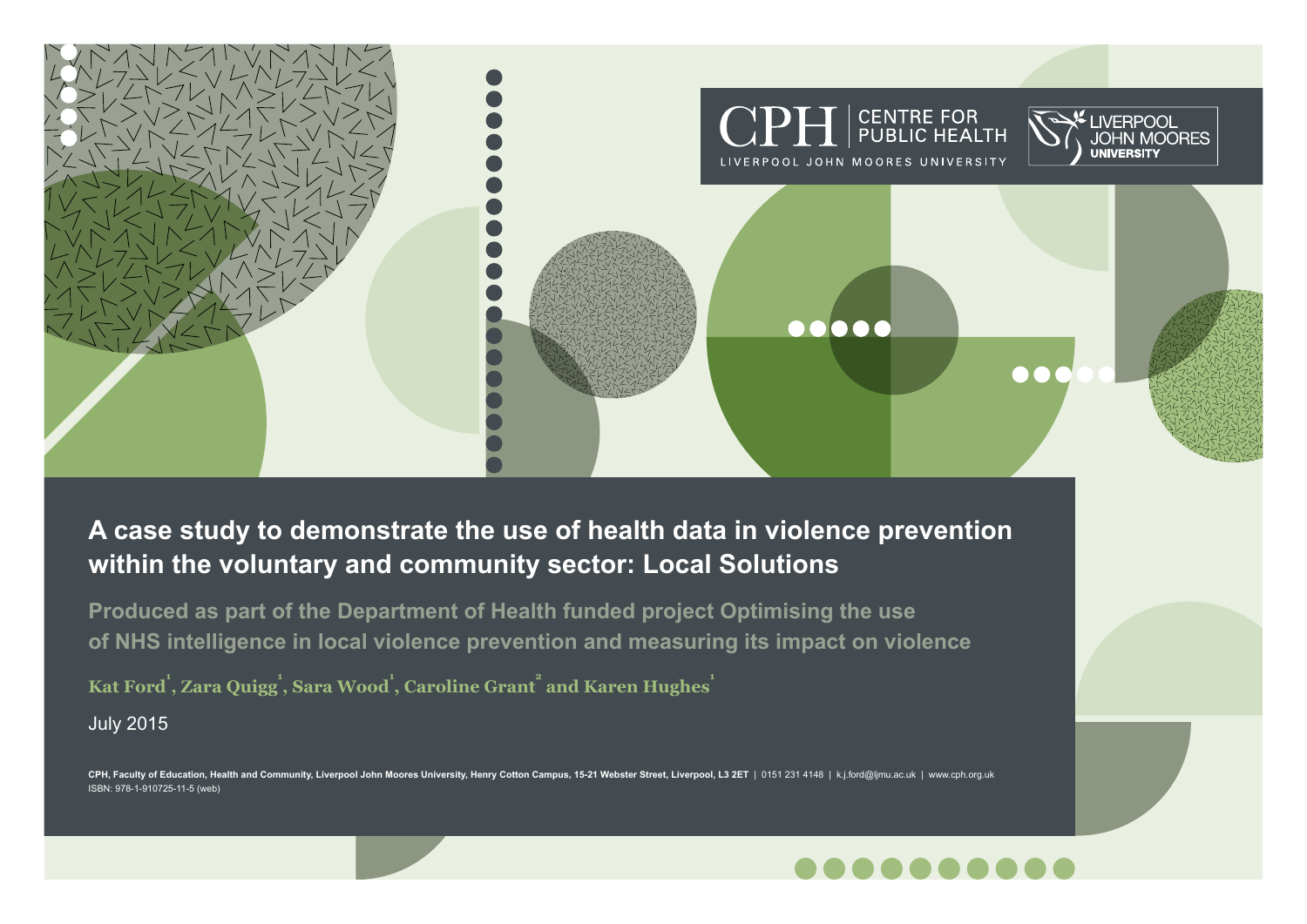### **1. Background**

Anonymised health data can play an important role in informing interventions to prevent violence. This data can be analysed to measure the type and extent of violence in <sup>a</sup> local area, and identify: long term trends; when assaults are most likely to occur; hotspot locations for violence; at-risk populations and communities; and the circumstances of assault (further information on how health data can be used within local violence prevention is available from: *A guide to using health data to inform local violence prevention*<sup>1</sup> *)*.

Nationally, there has been <sup>a</sup> drive for statutory agencies to use health data to inform violence prevention activity. In 2010, to help target gun and knife crime, the UK Coalition Government made <sup>a</sup> commitment to accident and emergency department (A&E) data sharing<sup>2</sup>. This was accompanied by <sup>a</sup> national programme of work to support A&Es to collect additional information on violence and to establish data sharing pathways with community safety partnerships (CSPs) and police.

In 2014, an Information Standard<sup>3</sup> was developed by the Health and Social Care Information Centre (HSCIC) which outlined that for all attendances resulting from violent incidents, A&Es should collect <sup>a</sup> minimum set of data fields including:

- Date/time of assault;
- $\bullet$ Date/time of A&E attendance;
- $\bullet$ Specific assault location (e.g. street name); and,
- $\bullet$ Weapon (or body part) used.

This follows recommendations for collaboration between A&E departments and CSPs to share non‐confidential data on attendances made by the College of Emergency Medicine (CEM)<sup>4</sup>. The 'Cardiff Model', a data sharing system set up by the Cardiff Violence Prevention Programme, found that this approach led to <sup>a</sup> substantial and significant

reduction in hospital admissions related to violence<sup>5</sup>. Similar processes for the use of health data have been developed and implemented elsewhere (e.g. North West Trauma and Injury Intelligence Group [TIIG]<sup>6</sup>; Violent Crime Task Group [Cambridge]<sup>7</sup>). Examples of the use of health data within local violence prevention include informing: the targeting of alcohol licensing enforcement<sup>6</sup>; licensing reviews<sup>8</sup>; violence prevention initatives<sup>9</sup>; identifying and supporting victims of domestic violence<sup>9-12</sup>; and supporting police operations<sup>11</sup>.

Many A&Es across England have adopted this approach to sharing health data for violence prevention<sup>8-12</sup>. Whilst the focus has been on sharing data with statutory agencies, in some areas data have been shared with voluntary and community groups to help inform their violence prevention activity and service planning. For example, health data has been used by non‐governmental organisations to identify communities with high levels of self-harm to target mental health awareness and support services<sup>6</sup>. Voluntary and community groups implement <sup>a</sup> number of interventions to prevent violence and consequently there are benefits of sharing this information with them for their local prevention activity.

#### **2. Accessing health data**

To explore the potential use of health data in violence prevention activity by Local Solutions (see Box 1), <sup>a</sup> meeting was held between project researchers (based at the Centre for Public Health [CPH], Liverpool John Moores University) and the head of domestic abuse services at Local Solutions. The initial meeting highlighted the type, availability and accessibility of health data at <sup>a</sup> local level (i.e. Liverpool Local Authority [LA] Area; see Appendix 1), demonstrated what additional information health data could provide, and how it could be used by Local Solutions within their domestic violence support service. Although data on domestic violence is not routinely collected in A&Es, the large majority of A&Es collect information on injury location which includes the home as an option.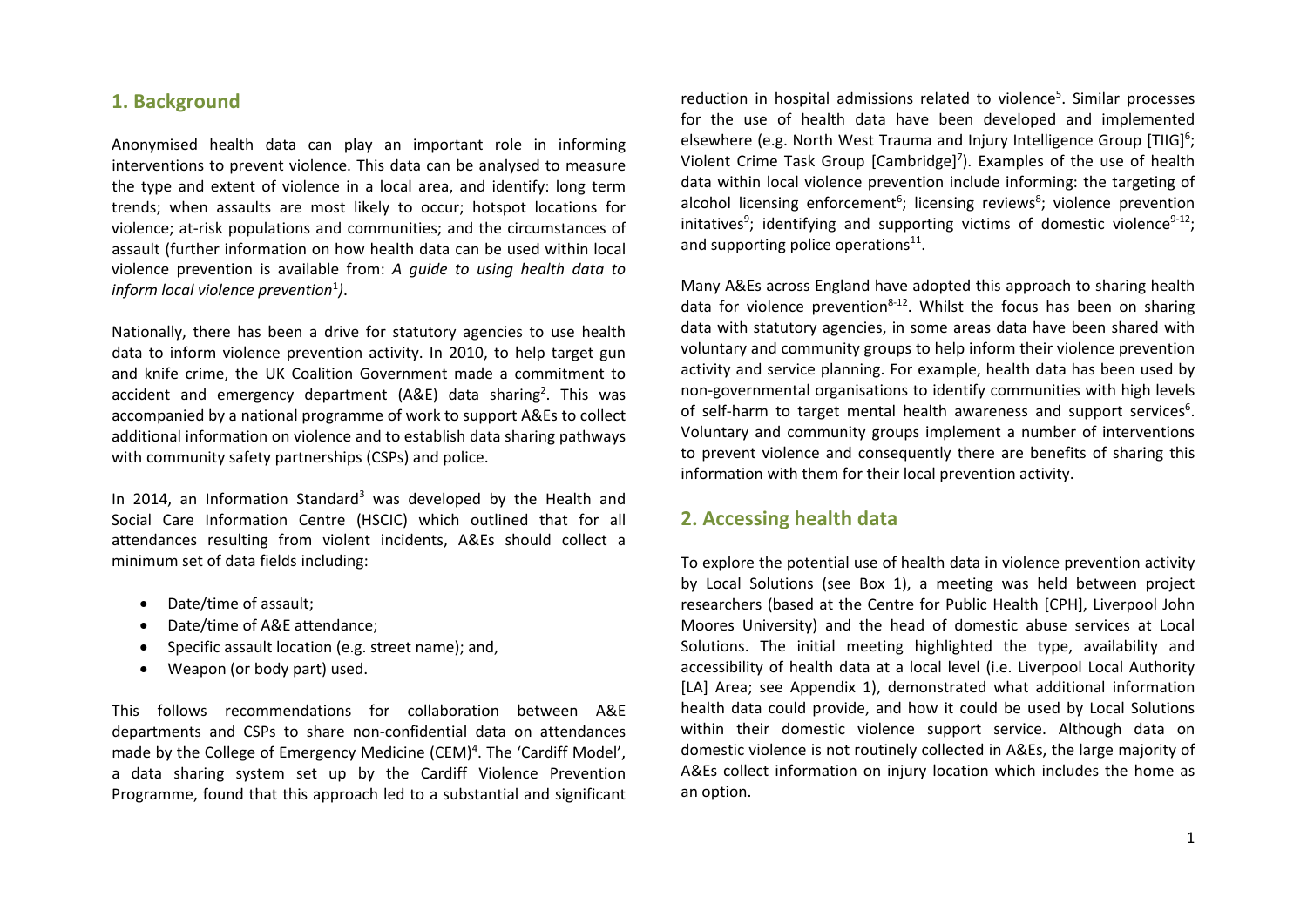#### **Box 1: Optimising the use of NHS intelligence in local violence prevention and measuring its impact on violence, Local Solutions**

This case study forms part of <sup>a</sup> broader three year study (July 2012 to June 2015): *Optimising the use of NHS intelligence in local violence prevention and measuring its impact on violence,* of which Local Solutions is a partner and steering group member. The project aims to identify and support the use of non‐identifiable health data in local violence prevention. In nine study sites across the North West of England and London, researchers have used health data to produce local violence profiles (see www.cph.org.uk/optimising-the-use-ofnhs‐intelligence‐in‐local‐violence‐prevention‐and‐measuring‐its‐ impact-on-violence) and produced case studies demonstrating how data sharing pathways have been developed and how health data

have informed multi‐agency violence prevention. This document outlines how health data has been used in violence prevention at <sup>a</sup> local level by Local Solutions, <sup>a</sup> voluntary and community sector organisation. The case study provides details of the A&E data that were accessed, analysed and shared with Local Solutions, how the data was used to identify where violence prevention and victim support activities could best be targeted and the outcomes of this.

Established in 1974, Local Solutions is <sup>a</sup> charity which aims to improve the quality of life for vulnerable and excluded people. Local Solutions deliver a range of services across the North West of England and North Wales which include providing support to victims of domestic violence e.g. an Independent Domestic Violence Advisory (IDVA) Service for all high risk victims/survivors of domestic violence, risk assessments, safety planning, crisis intervention, applications for target hardening, practical and emotional support, court support, and Multi‐agency Risk Assessment Conference (MARAC) representation.

Thus, assaults occurring in the home were considered as <sup>a</sup> possible proxy measure for identifying potential cases of domestic violence. It was acknowledged that such A&E data would enable Local Solutions to gain more information on severe cases of violence occurring in the local area and enable interventions to be targeted more effectively. For example, data have the potential to identify both groups and communities that are most at‐risk of an assault in the home leading to an A&E attendance.

Across Merseyside, where the Local Solutions domestic abuse services are located, A&Es routinely collect and share data on patients treated for assault‐related injuries with local partners via the TIIG. Thus, following the initial meeting, data from the Royal Liverpool Hospital A&E and the University Hospital Aintree A&E (the A&Es within the LA) on assaults in the home were accessed from TIIG (situated within the CPH) for the period of January 2011 to December 2012. Whilst it is possible that Liverpool residents may attend A&Es elsewhere in the county, <sup>a</sup> large proportion of attendances to these A&Es are Liverpool residents<sup>13</sup>.

### **3. Analysis of health data**

Analysis of data was completed by researchers at LJMU and <sup>a</sup> report was shared with Local Solutions. The report utilised different data sources including Hospital Episode Statistics (HES) data, ambulance call out data and A&E attendance data (see Appendix 1). The report outlined information on assaults, identifying: who violence affects (age group, gender and ethnicity); when violence takes place (attendance month and day); and where violence takes place (assault location: home, leisure facility, public place, work and other). Analysis also included attendances for assault by Lower Super Output Area (LSOA)<sup>a</sup> of patient's residence and a map detailing the location of ambulance call outs for assault.

<sup>&</sup>lt;sup>a</sup> LSOAs are a set of geographical areas across England and Wales that have a population size of roughly 1,500.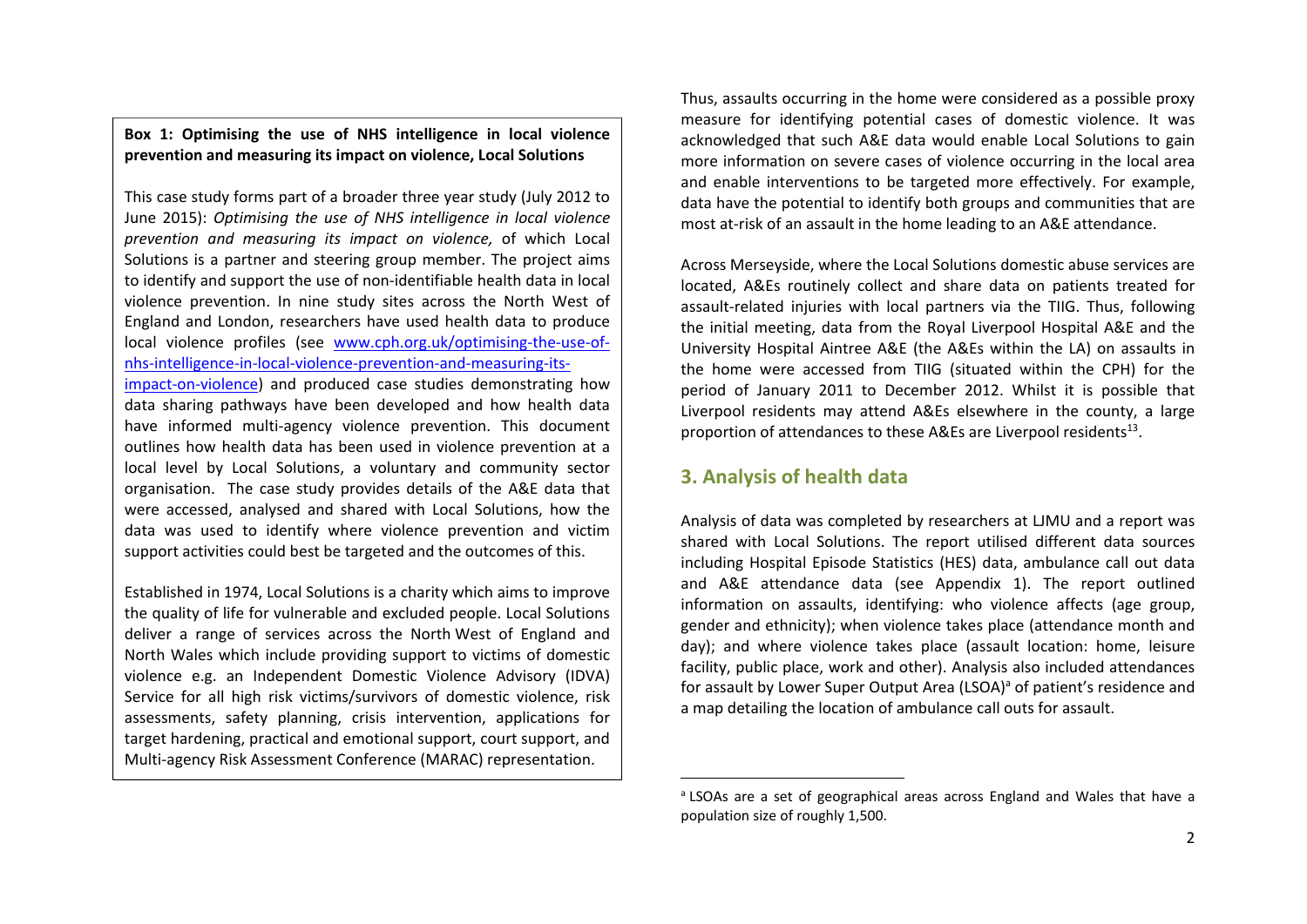Researchers combined the data from the Royal Liverpool Hospital and the University Hospital Aintree (Liverpool residents only) for <sup>a</sup> more detailed examination of the demographics and area of residence of those treated for assaults that occurred in the home. Overall, between January 2011 and December 2012, 1189 residents of Liverpool were treated for an assault that occurred in the home (Table 1) across the two A&Es. Four in ten (43%, 509/1189) of attendees were female and the majority were aged between 15 and 49<sup>b</sup>, with a peak in the 20-24 age group for both females and males (Figure 1).

#### **Table 1: Assault cases presenting to the Royal Liverpool Hospital and the University Hospital Aintree, January 2011 and December 2012.**

| Hospital                          | <b>Number</b><br>οf<br>assaults | Number (and %)<br>of assaults that<br>occurred at home | <b>Number of Liverpool</b><br>residents treated for<br>an assault that<br>occurred at home |
|-----------------------------------|---------------------------------|--------------------------------------------------------|--------------------------------------------------------------------------------------------|
| Royal<br>Liverpool<br>Hospital    | 3879                            | 897 (23%)                                              | 815                                                                                        |
| University<br>Hospital<br>Aintree | 4291                            | 951 (22%)                                              | 374                                                                                        |
| Total                             | 8170                            | 1848 (23%)                                             | 1189                                                                                       |

The A&E datasets include information on an attendee's Middle Super Output Area (MSOA)<sup>c</sup>. The assault data was broken down by MSOA and rates of assault occurring in the home (per 100,000 population) for each area were calculated. Four MSOA's were identified as having the highest rate of A&E attendances for an assault that occurred in the home.

**Figure 1: Number of attendees for assaults in the home (Liverpool residents) presenting to the Royal Liverpool Hospital and the University Hospital Aintree, January 2011 to December 2012, by age group and gender.**



### **4. Local Solutions use of health data within violence prevention**

A meeting was held between LJMU researchers and the head of domestic abuse services at Local Solutions to discuss the findings from the data analysis. The data identified at risk groups, however Local Solutions were able to identify cases of assault that had occurred at the home (potentially domestic abuse incidents) that Local Solutions felt they may be otherwise unaware of. Thus, the A&E data was used by Local Solutions to support two areas of work including to: obtain <sup>a</sup> greater understanding of the extent of domestic abuse in the area and improve service referral from A&E; and highlight the need for domestic abuse services aimed at younger and older people.

<sup>&</sup>lt;sup>b</sup> It is likely that attendees aged 15 or less will have attended Alder Hey Children's Hospital for treatment (data not included in the analyses).

 $\epsilon$  A geographical area based on population size of 7,200. Within Liverpool Local Authority Area there are 59 MSOAs.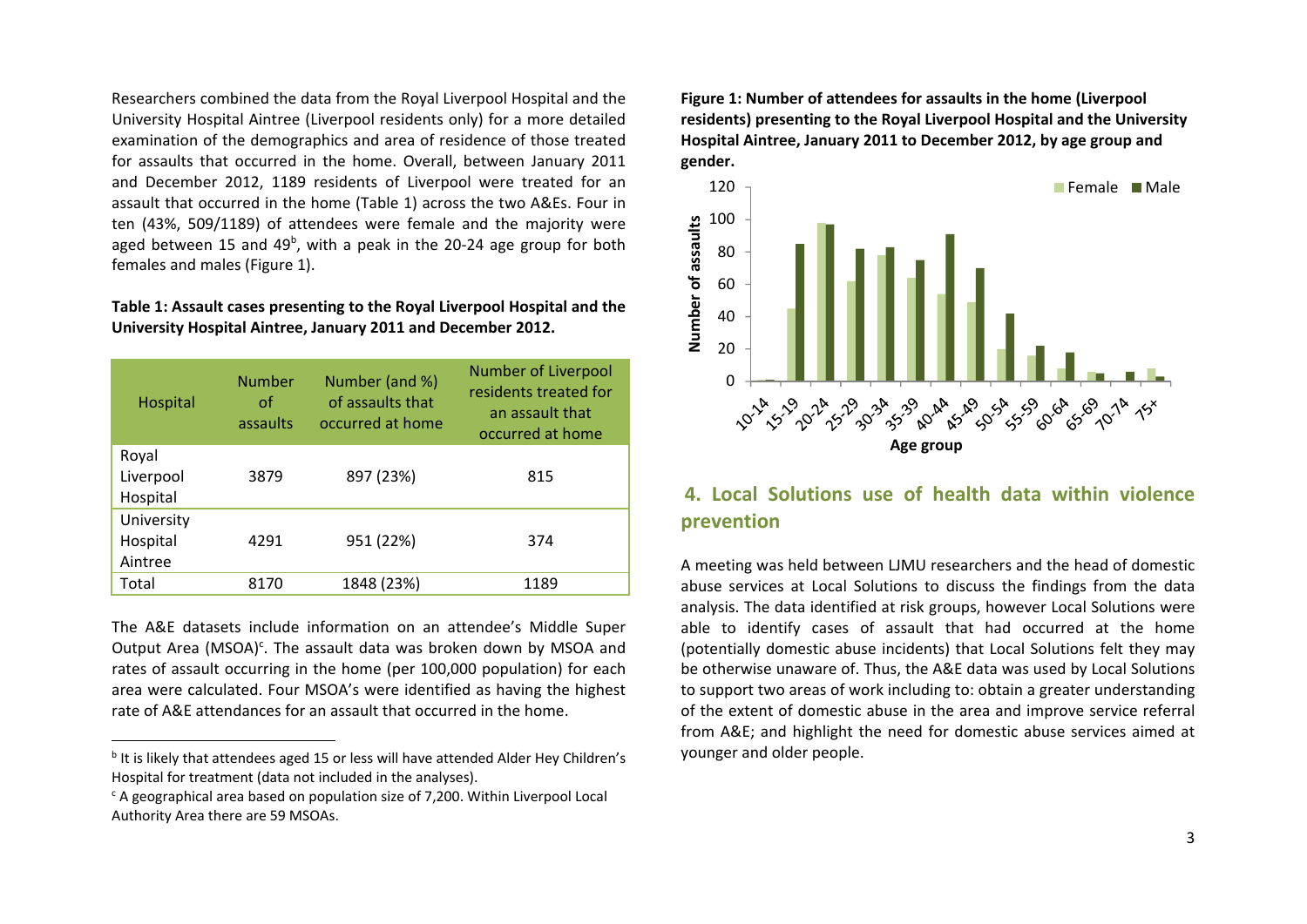#### **4.1. Improve service referrals from A&E**

Despite referral processes being in place between the University Hospital Aintree and Local Solutions, no cases had been referred to Local Solutions for this time period (during which there were 374 attendances for assaults that occurred in the home). Following the identification in the data of cases for assault in the home, <sup>a</sup> meeting was held between Local Solutions and the Safeguarding lead for the Hospital where Local Solutions presented the data they had received.

Discussions at this meeting focussed on ensuring that staff in the A&E were made aware of the referral pathways for cases of domestic violence, and their responsibilities in safeguarding and domestic homicide reviews. As a result of these discussions, <sup>a</sup> training programme was developed by Local Solutions, similar agencies from neighbouring LAs, and the hospital and delivered over five days to A&E staff. This training was attended by 150 staff members, from front line administrative booking in staff through to staff nurses, doctors and surgeons. Equivalent partner agencies to Local Solutions and Independent Domestic Violence Advisors (IDVAs) from neighbouring local authorities also delivered the training to ensure that referrals were made to the most appropriate service based upon their area of residence.

The training was interactive, covering: what domestic abuse is; the dynamics of domestic abuse; the impact of it on victims and their children; the risk assessment process; levels of risk; and referral pathways. The training also contained anonymised real life case studies and outlined what the Local Solutions service and equivalent partner services in neighbouring areas do and the response that they provide for cases of domestic violence from <sup>a</sup> multi‐agency perspective.

As a follow up to the training programme <sup>a</sup> leaflet for A&E staff was compiled (see Appendix 2), which highlighted the IDVA service across Merseyside, referral pathways and the role of the MARAC (Multi‐Agency‐ Risk‐Assessment‐Conference). This was created by Local Solutions with

input from partner services and was distributed to health professionals within Aintree Hospital. Subsequently as <sup>a</sup> result of the training and ongoing communication, referrals to Local Solutions increased. It is unknown if referrals have increased to other partner agencies in Knowsley and Sefton.

Consequently, stronger relationships have been developed and maintained between Local Solutions and Aintree Hospital. As <sup>a</sup> result of this the Safeguarding lead at Aintree Hospital is now <sup>a</sup> Clare's Law panel member (The Domestic Violence Disclosure Scheme<sup>d</sup>). It has also been recognised that there is potential to introduce an annual refresher session for this training due to staff turnover within the Hospital; discussions for this are ongoing.

#### **4.2. Highlight the need for domestic abuse services aimed at younger and older people, and develop referral pathways**

The data analysis identified <sup>a</sup> cohort of older (60 plus) Liverpool residents who had attended the Royal Liverpool Hospital or the University Hospital Aintree between January 2011 and December 2012 for assaults in the home. This was an 'unknown' cohort to the Local Solutions service and no referrals had been made amongst this age group in previous years. To address this, Local Solutions contacted the Liverpool 'older people's forum' and arranged to meet with the group to discuss the findings, available support and referral pathways. A formal presentation was provided followed by in‐depth discussion of: the extent of domestic abuse amongst older people; issues in identification and reporting; signs of domestic abuse; and how partners could improve services and referral pathways to both identify and support victims.

<sup>&</sup>lt;sup>d</sup> The domestic violence disclosure scheme was implemented across England and Wales on 8th March 2014. For more information see https://www.gov.uk/domestic-violence-and-abuse#domesticviolence‐disclosure‐scheme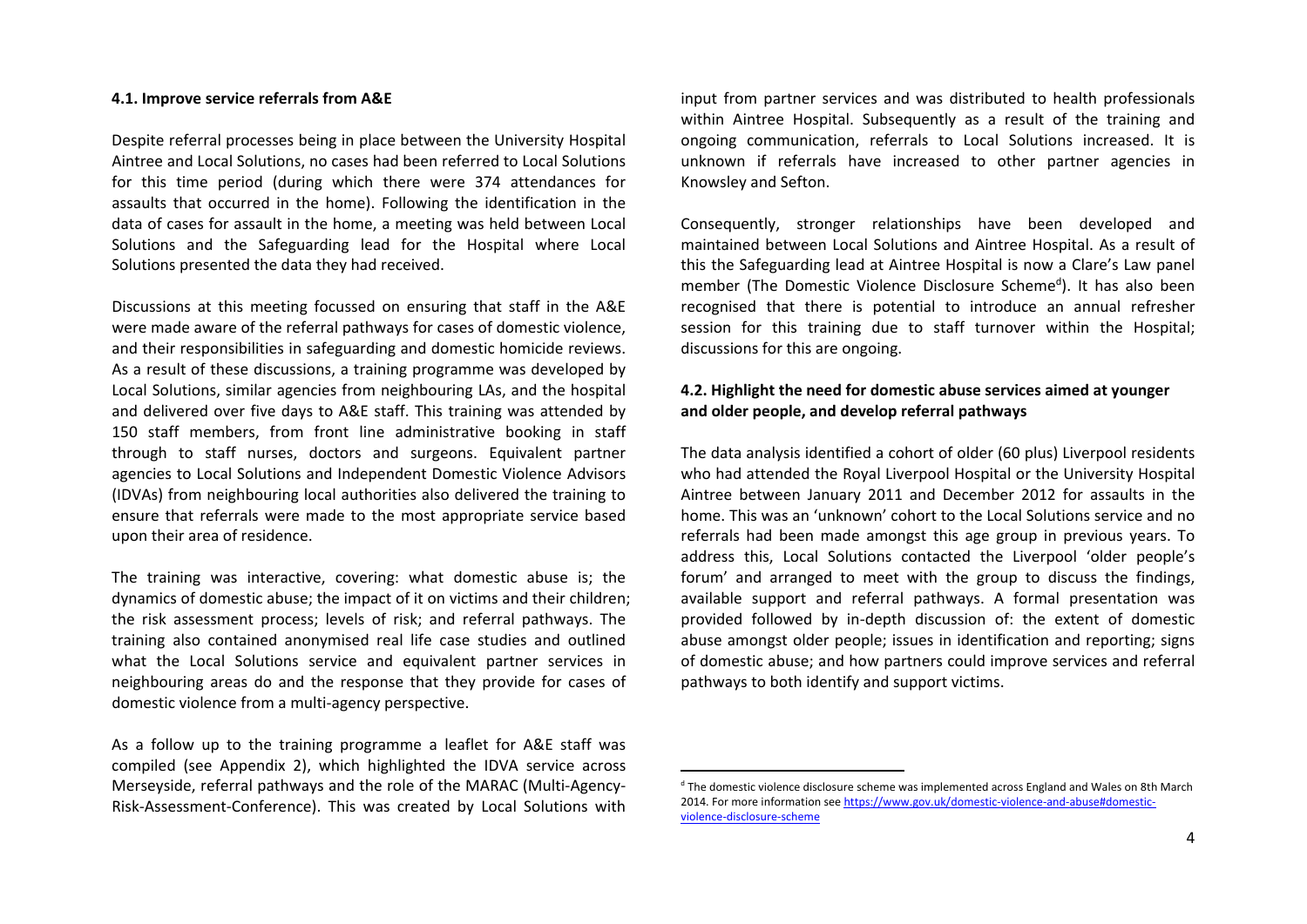Discussions focused on the need to highlight the extent of domestic abuse amongst older people, so that agencies and those working directly with older people are aware of it and know how to recognise the signs of abuse. Specifically it was acknowledged that staff (e.g. carers) training may be required to ensure that they are aware that older people may be at risk of domestic abuse, are able to recognise the signs and know what to do if they suspect or are made aware of such abuse. Further, it was felt that more work was needed to raise awareness amongst older people of issues around domestic abuse and how they can access help and support. The links made between Local Solutions and the forum has meant that key partners involved in supporting older people are now more aware of the referral pathways. Consideration of domestic abuse amongst older people is also being included in future action plans developed by the group.

Young people were also identified as at risk of A&E attendance due to assaults occurring in the home. Whilst Local Solutions were aware of domestic abuse occurring locally amongst this age group, it was felt that more needed to be done at <sup>a</sup> local level to identify and support this cohort. Thus, findings were presented and discussed at the local Violence Against Women and Girls forum. This is <sup>a</sup> strategic group with representatives from Liverpool City Council, Merseyside Police, probation, Liverpool Charity and Voluntary Services, and Health (Liverpool Women's Hospital). The data was used to support discussions at the forum for the need to secure the provision of local services for young people.

#### **5. Lessons learnt**

The feedback from Local Solutions towards the use of anonymised health data was very positive. The service accepted that although the data for assaults in the home was only <sup>a</sup> proxy for cases of domestic violence, it flagged areas where work was needed to ensure that potential cases of domestic violence are referred to appropriate services. This was particularly so for groups at-risk of assaults in the home that had not been previously considered by Local Solutions. Finally, the process

identified the need to build stronger relationships with A&Es and other services, and share knowledge of the issues of domestic violence across the area, and available support and referral mechanisms. The examples of the use of health data by Local Solutions demonstrate how health data can be used by community and voluntary organisations at <sup>a</sup> local level within violence prevention activity to ensure that appropriate services and interventions exist for at risk groups.

*"The data provided by LJMU has been invaluable. The city of Liverpool has high numbers of reported domestic abuse which, as a city made up of some fabulous services, works hard to combat this. However, reviewing the data analyses has clearly demonstrated that even though we have high numbers reported this may not be fully reflective of the demographic impact of domestic abuse. This data has given us a clear indication of the work we now need to do to ensure that we are being fully inclusive and extending our reach as a service to those who may be invisible before it reaches hospital stage and that that those who attend hospital are offered the support they need".*

#### The Head of Domestic Abuse Services, Local Solutions

#### **6. How to access health data**

Health data sources available at <sup>a</sup> local level which can be useful to local violence prevention activity include: local A&E data; HES (Hospital Episode Statistics) experimental A&E data; HES hospital admissions data; and ambulance service data. The type of information collected through each source varies and each data source can be used in different ways (see Appendix 1). For further information on how health data can be accessed and used within local violence prevention, see: A guide to using health data to inform local violence prevention $^{1}$ .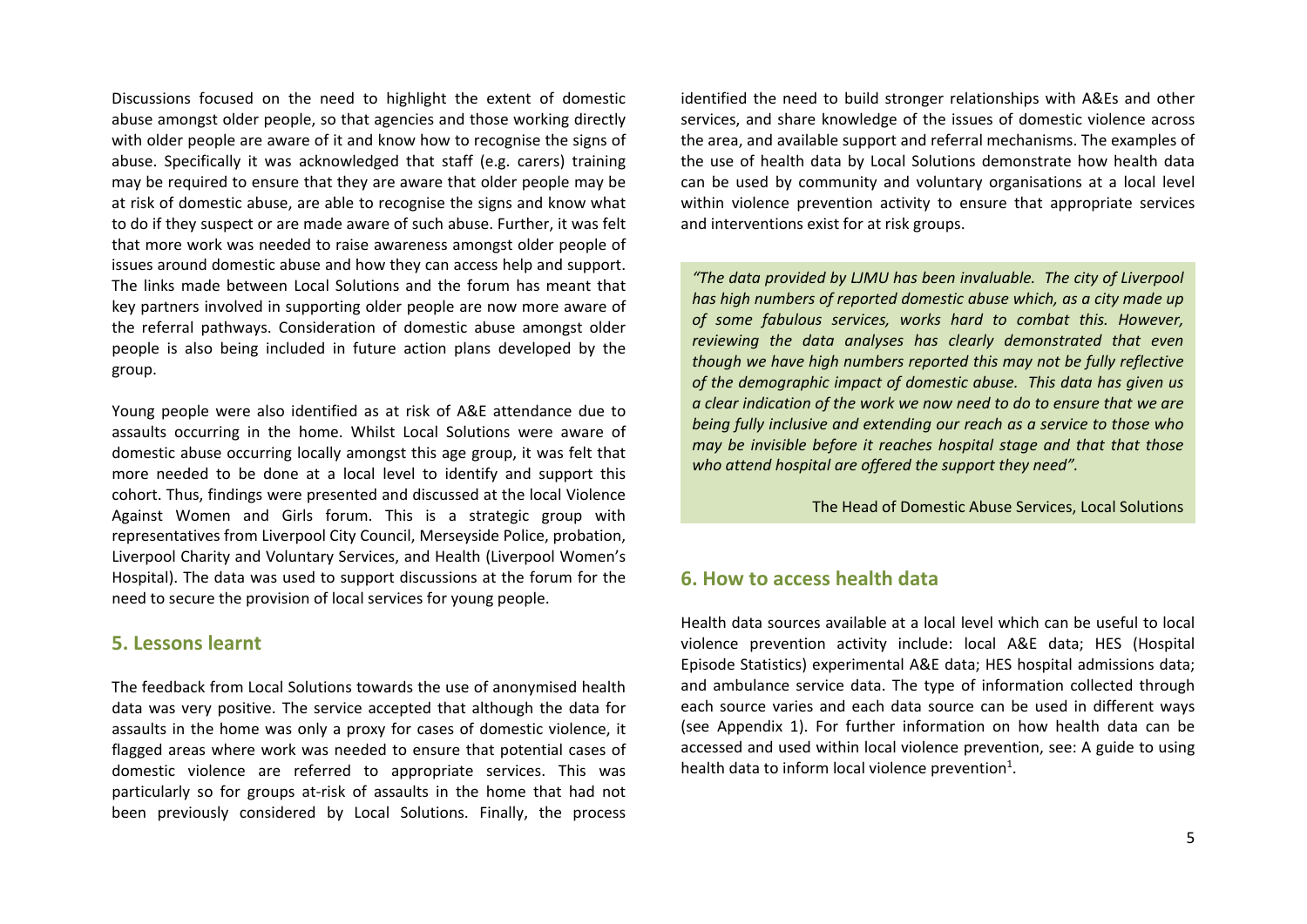### **References**

- 1. Wood, S., Ford, K., Quigg, Z., and Hughes, K. (2014) *A guide to using health data to inform local violence prevention*. Liverpool: Centre for Public health, Liverpool John Moores University.
- 2. HM Government. (2010) *The Coalition: our programme for government*. London: Cabinet Office.
- 3. Information Standards Board for Health and Social Care. (2014) *ISTV Initial Standard: Specification.* London: Health and Social Care Information Centre. Available from: http://www.isb.nhs.uk/documents/isb‐1594/amd‐31‐ 2012/1594312012spec.pdf [Accessed 19th November 2014].
- 4. Boyle, A., Shepherd, J., and Sheehan, D. (2012) *Guideline for information sharing to reduce community violence*. London: The College of Emergency Medicine.
- 5. Florence, C., Shepherd, J., Brennan, I., and Simon, T. (2011) Effectiveness of anonymised information sharing and use in health service, police, and local government partnership for preventing violence related injury: experimental study and time series analysis. *BMJ*; 342:d3313.
- 6. Quigg, Z, A., Hughes, K., and Bellis, M, A. (2011) Data sharing for prevention: <sup>a</sup> case study in the development of <sup>a</sup> comprehensive emergency department injury surveillance system and its use in preventing violence and alcohol‐related harms. *Injury Prevention*; 18: 315‐320.
- 7. Boyle, A., Snelling, K., White, L., Ariel, B., and Ashelford, L. (2012) External validation of the Cardiff model of information sharing to reduce community violence: natural experiment. *Emerg Med J*; 30:1020‐1023.
- 8. Ford, K., Wood, S., Hughes, K., and Quigg, Z. (2014) *Accident and Emergency department data sharing to support violence prevention in Preston*. Liverpool: Centre for Public health, Liverpool John Moores University.
- 9. Ford, K., Wood, S., Hughes, K., and Quigg, Z. (2014) *Accident and Emergency department data sharing to support violence prevention in Hackney*. Liverpool: Centre for Public health, Liverpool John Moores University.
- 10. Ford, K., Wood, S., Hughes, K., and Quigg, Z. (2014) *Accident and Emergency department data sharing to support violence prevention in Wigan*. Liverpool: Centre for Public health, Liverpool John Moores University.
- 11. Ford, K., Wood, S., Hughes, K., and Quigg, Z. (2014) *Accident and Emergency department data sharing to support violence prevention in Lambeth*. Liverpool: Centre for Public health, Liverpool John Moores University.
- 12. Ford, K., Wood, S., Hughes, K., and Quigg, Z. (2014) *Accident and Emergency department data sharing to support violence prevention in Wirral*. Liverpool: Centre for Public health, Liverpool John Moores University.
- 13. Brizell, K,. and Whitfield, M. (2014) TIIG Merseyside and Cheshire Themed Report: Assaults in the home across Merseyside and Cheshire (2011/12 to 2012/13). Liverpool: Centre for Public health, Liverpool John Moores University.

### **Acknowledgements**

We would like to thank all partners involved in the project *Optimising the use of NHS intelligence in local violence prevention and measuring its impact on violence*, from which this case study has been developed for their time and support. We would like to thank colleagues from the Department of Health, and Local Solutions for comments on an earlier draft of this document. We would also like to thank Laura Heeks and Hannah Grey for their support in producing the final document.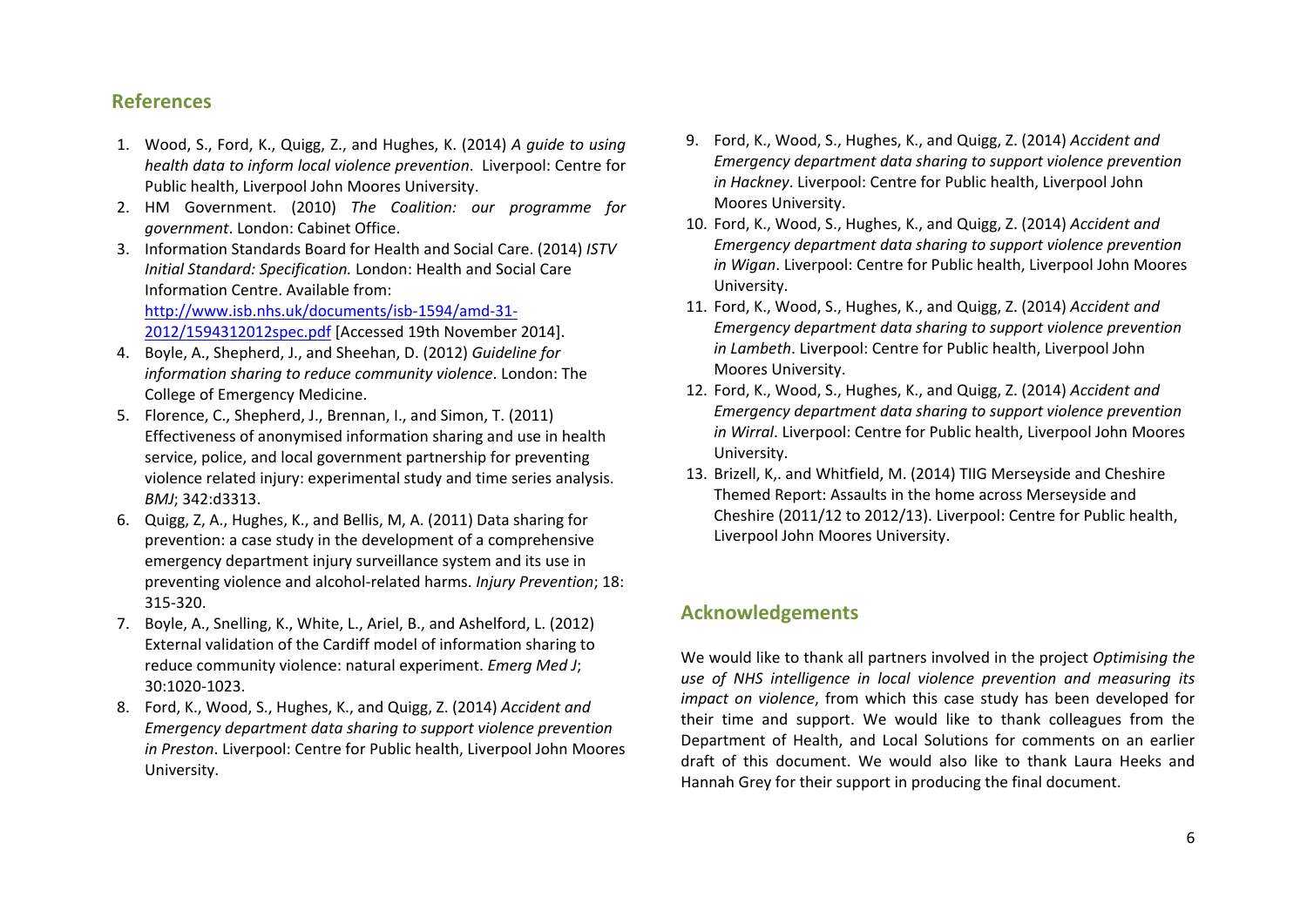| Data source                                      | Where data can be accessed? | <b>Relevant data fields</b>                             |
|--------------------------------------------------|-----------------------------|---------------------------------------------------------|
| A&E data for assaults in the home                | Via TIIG.                   | Patient age<br>$\bullet$                                |
|                                                  |                             | Patient sex                                             |
|                                                  |                             | Ethnicity<br>$\bullet$                                  |
|                                                  |                             | LSOA of residence                                       |
|                                                  |                             | Date and time of attendance                             |
|                                                  |                             | Injury location (e.g. home)                             |
|                                                  |                             | Assault location**<br>$\bullet$                         |
|                                                  |                             | Relationship to perpetrator**<br>$\bullet$              |
|                                                  |                             | Assault weapon**<br>$\bullet$                           |
|                                                  |                             | Location of last drink**<br>$\bullet$                   |
| A&E data for assaults from the HES National      | Via HSCIC.                  | Patient age<br>$\bullet$                                |
| <b>A&amp;E HES database</b>                      |                             | Patient sex                                             |
|                                                  |                             | Ethnicity**<br>$\bullet$                                |
|                                                  |                             | LSOA of residence<br>$\bullet$                          |
|                                                  |                             | Date and time of attendance<br>٠                        |
|                                                  |                             | Injury location (e.g. home)<br>$\bullet$                |
|                                                  |                             | Source of referral                                      |
|                                                  |                             | Electoral ward                                          |
|                                                  |                             | Index of multiple deprivation<br>$\bullet$              |
| <b>Emergency hospital admissions for assault</b> | Via Public Health England.  | Patient age<br>$\bullet$                                |
| from HES admissions data                         |                             | Patient sex<br>$\bullet$                                |
|                                                  |                             | Ethnicity                                               |
|                                                  |                             | LSOA of residence<br>$\bullet$                          |
|                                                  |                             | Date and duration of admission<br>٠                     |
|                                                  |                             | Electoral ward                                          |
|                                                  |                             | Index of multiple deprivation<br>$\bullet$              |
| Ambulance callouts for assault related           | Via TIIG.                   | Patient age (around 20% unknown)<br>$\bullet$           |
| incidents                                        |                             | Patient sex (around 10% unknown)<br>$\bullet$           |
|                                                  |                             | Date and time of call-out<br>$\bullet$                  |
|                                                  |                             | Location of call-out<br>٠                               |
|                                                  |                             | Free text around the nature of the assault<br>$\bullet$ |

## **Appendix 1 – Data sources available for Liverpool Local Authority\***

\* Relevant data fields were selected as they could help provide <sup>a</sup> greater understanding of violence in the area.

\*\*Completion rates for these fields are often low.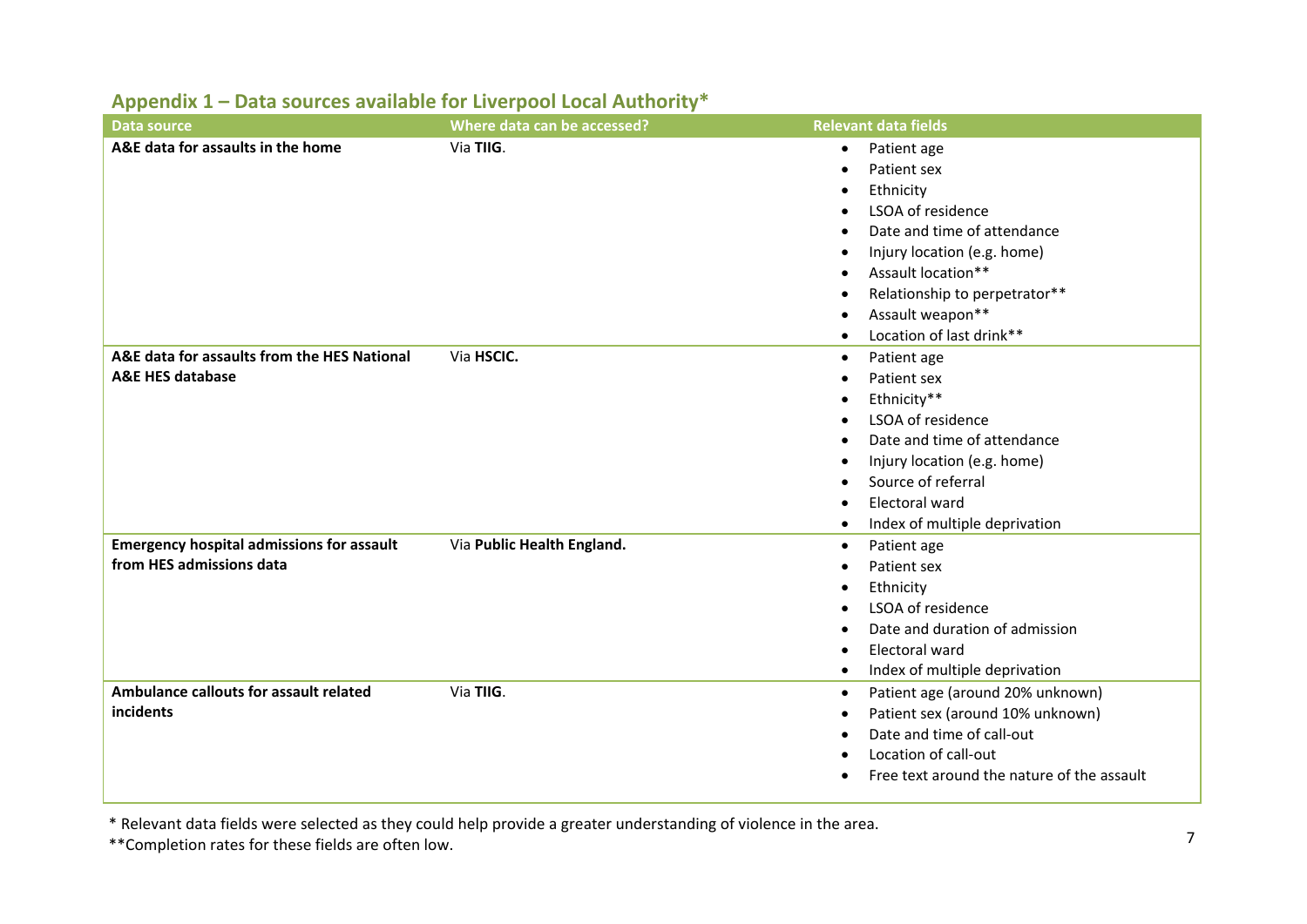### **Appendix 2 – Leaflet for health staff**

#### **Independent Domestic Violence Advocacy Services**

There are 5 IDVA Services across Merseyside

- All IDVA Services work with victims who've been assessed as high risk of serious injury or murder
- All follow the same basic principles when working with victims
- All work alongside the police and the majority of referrals to IDVA are from the police BUT any professional can refer to IDVA and MARAC if they believe the victim is high risk
- All IDVA Services work with Male & Female victims from the age of 16yrs (Liverpool also have a Young Person's IDVA)
- The main aim of IDVA Services is to assess, manage and reduce risk, safety plan, coordinate interventions to reduce risk and support victim by advocating on their behalf through the Criminal Justice System.

High risk cases are referred to **MARAC**. The aim of MARAC is to reduce domestic homicides, serious assaults and repeat incidents. MARAC's are an opportunity for agencies to share information, assess risk and plan for increased safety. The conference meetings also serve to improve agency accountability. The purpose of the meeting is:

- To share information to increase the safety, health and wellbeing of victims and their children
- To determine whether the perpetrator poses a significant risk to any particular individual or to the general community
- To jointly construct and implement a risk management plan that provides professional support to all those at risk and that reduces the risk of harm
- To reduce repeat victimisation
- To improve agency accountability
- To improve support for staff involved in high risk cases

### **Sefton Vulnerable Victims Advocacy Team (IDVA/ISVA) 0151 934 5142**

**Liverpool IDVAs 0151 482 2497** 

**Young persons IDVA 0151 482 2496** 

**Knowsley IDVAs 0151 548 3333** 

**Wirral Family Safety Unit IDVA team 0151 606 5440** 

**St Helens IDVA 01744 743200** 

**All IDVA services have agreed to answer queries and/or signpost to alternative services if they are not the appropriate service for callers.**